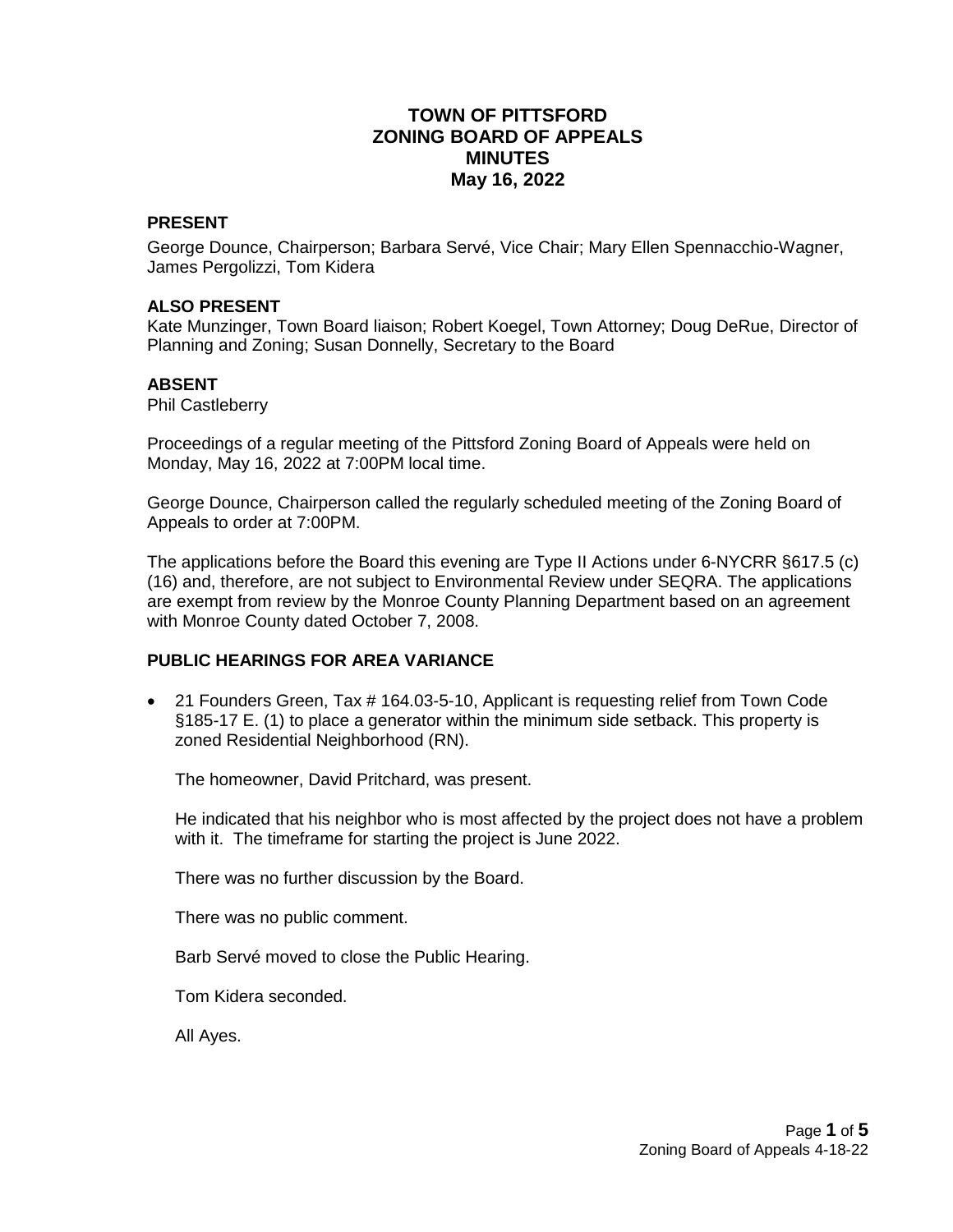32 Rosewood Drive Tax # 178.20-2-20, Applicant is requesting relief from Town Code §185 - 17 D. (1) for a proposed front porch encroaching into the front setback. This property is zoned Residential Neighborhood (RN).

This application was withdrawn by the Applicant prior to the meeting.

 640 Mendon Center Road Tax # 191.02-2-22, Applicant is requesting relief from Town Code §185 - 113 B. (3) for a proposed pool, pool equipment and generator encroaching into the front setback. This property is zoned Rural Residential South Pittsford (RRSP).

The homeowner Sunil Prasad was present.

This home sits 600 ft. back from Mendon Center Road. The home is situated so that it will face the Christmas tree lot which is currently being grown and developed on the land. This being said, the pool is being located at the back at the house which is technically in the "front yard" of the home. The generator is proposed to be located next to the garage.

Chairman George Dounce asked for public comment.

John Postel of 621 Mendon Center Road was present and offered comment. Mr. Postel welcomed his new neighbor and expressed his thoughts about natural barriers which could be placed around the pool to mitigate sight and noise.

A letter of comment from Al Rodgers of 631 Mendon Center Road was received by the Town.

A see through fence is proposed around the pool. Mr. Prasad said he is open to installing natural barrier plantings around the pool. The generator will not pose to cause disturbing noise to the neighbors.

There was no further comment.

Jim Pergolizzi moved to close the public hearing.

Mary Ellen Spennacchio-Wagner seconded.

All Ayes.

• 14 Trotters Field Run Tax # 164.17-1-22.1, Applicant is requesting relief from Town Code §185 - 113 B. (3), for pool equipment and a sport court forward of the rear wall, §185 – 17 E. (1) for a sport court within the side setback, §185 – 17 H. for greater than 40% impervious lot coverage. This property is zoned Residential Neighborhood (RN).

The homeowner, Terry Goetz, was present.

Mr. Goetz indicated that two days prior to the 5/16 hearing that 16 arbor vitae plantings have been installed between his property and #12 Trotters Field Run. He indicated that he removed 6 trees at the recommendation of an arborist. He showed the Board pictures of the new plantings on his phone. Mr. Goetz indicated he is willing to install a solid fence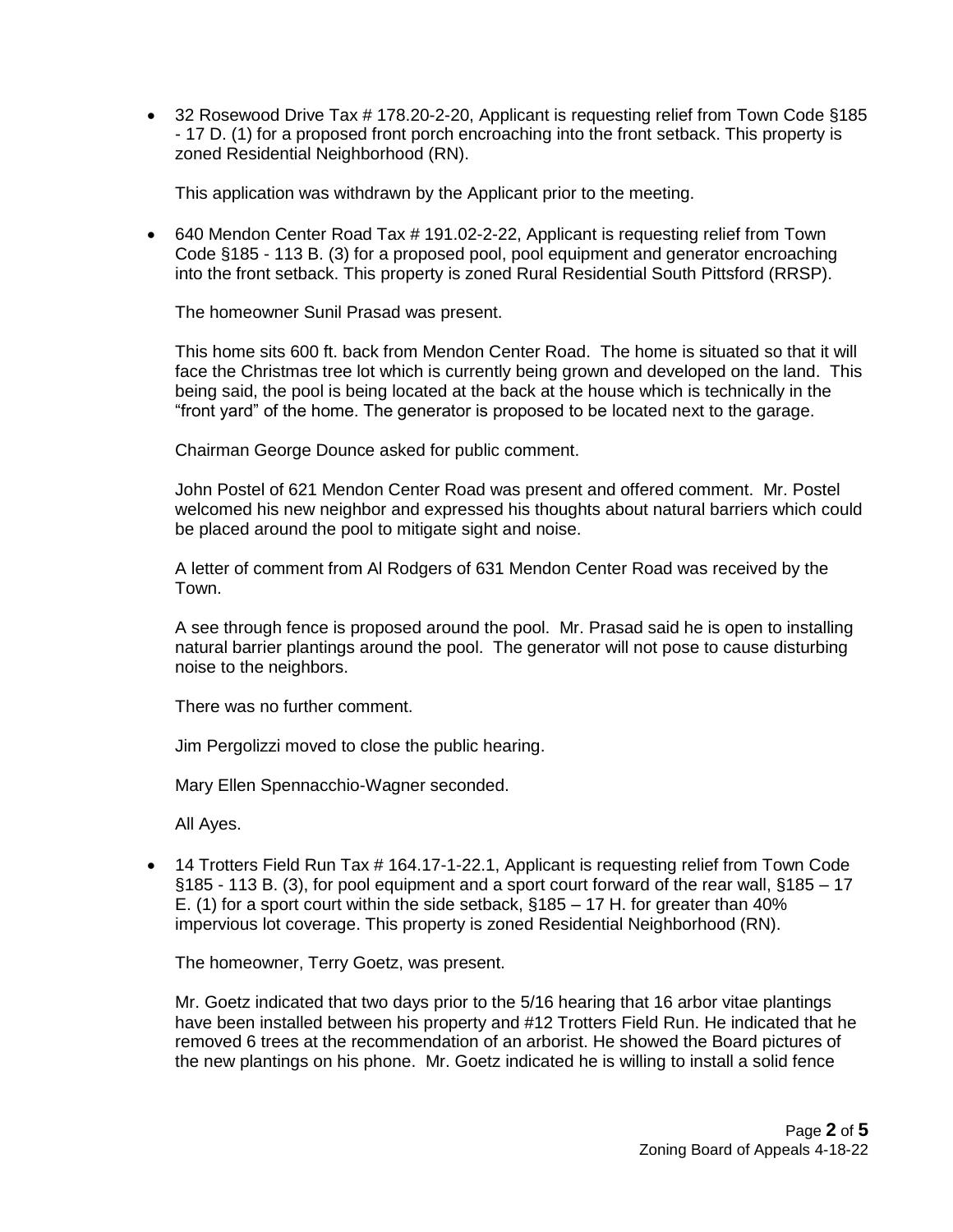around the perimeter of his property. He discussed moving the rock garden and installing arbor vitae and evergreens.

It is determined that the current impervious lot coverage is 45.1% where code allows 40%. The homeowner did not consider that impervious coverage when he installed the sport court which now encroaches into the side setback generating one of the variance requests. He feels that even if he moved the sport court back 7 ft. the neighbor would still be able to see and hear activity from it. Mr. Goetz discussed a motion light which is on the back of the home and that this is the only light on the court. Doug DeRue discussed that per Town Code a sports court cannot be lighted after dark.

Mr. Goetz discussed that his property is lower than others and was "swampy" which he cites as part of the reason for the pool. He stated that water now flows into a catch basin. Barb Servé asked if there is a permit for the pool and Doug DeRue stated yes but the Town does not review the hard surface around the pool.

Chairman George Dounce called for public comment.

Nicole Gupta of 259 Tobey Court commented that her family has been impacted by the removal of trees which were removed to accommodate the addition of the pool and the sport court. She requested that a privacy fence and plantings be installed to mitigate this.

Paula and Lou Cianca of 16 Trotters Field Run commented on the drainage issues they are experiencing due the addition of the pool and sport court. They feel that water is not moving as it was previously due to the addition of impervious surface on Mr. Goetz's property which they feel is causing additional pooling on their property.

Tim and Susan Fogel of 12 Trotters Field Run also made remarks. Mr. Fogel commented that the additional hard surface of the sport court increases noise and visual impact to his property. He noted that many trees have been removed from Mr. Goetz's property and it would be helpful to add more vegetative screening between their properties but the current size and location of the sport court between their properties are now prohibitive to these plantings. Mrs. Fogel is concerned about privacy issues and loss of their property value.

Mr. Goetz discussed some options to mitigate the neighbor's concerns including installing arbor vitae around the property and a solid fence to provide privacy. Removal of the rocks in the rear of the property and a French drain installation were also discussed. Mr. Goetz also discussed installing plantings around the filter or a custom box around it.

The Board held discussion regarding mitigation of the neighbor's concerns. It was determined that the Board would need to see a site plan of proposed plantings and landscaping.

George Dounce moved to keep the hearing open to give the neighbors an opportunity to come to some agreement or determine whether the Town will need to make the decisions.

All Ayes.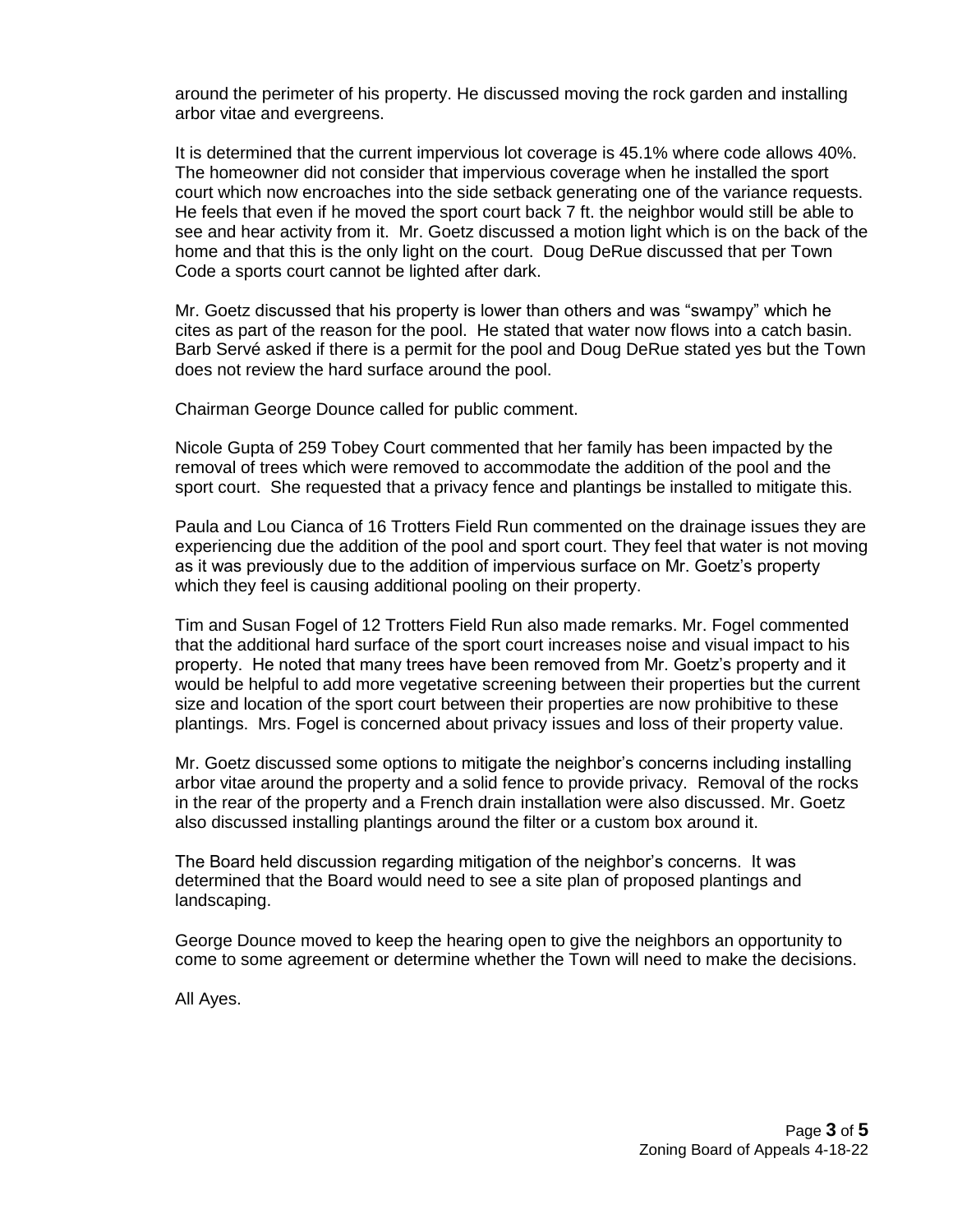## **DECISION FOR 21 FOUNDERS GREEN – AREA VARIANCE**

A written Resolution to grant the area variance for 21 Founders Green was moved by Barbara Servé and seconded by Board Member George Dounce.

George Dounce called for a roll call vote.

| Servé              | Aye    |
|--------------------|--------|
| Pergolizzi         | Aye    |
| Spennacchio-Wagner | Aye    |
| Castleberry        | Absent |
| Kidera             | Aye    |
| Dounce             | Aye    |
| Powers lacobuccci  | Aye    |

The approved Resolution contains the following Specific Conditions:

- 1. This variance is granted only for the plans submitted and prepared by the Applicant dated April 15, 2022.
- 2. All construction is to be completed by December 31, 2022.

### **DECISION FOR 640 MENDON CENTER ROAD – AREA VARIANCE**

A written Resolution to grant the area variance for 640 Mendon Center Road was moved by George Dounce and seconded by Board Member Jim Pergolizzi.

George Dounce called for a roll call vote.

| Servé              | Aye    |
|--------------------|--------|
| Pergolizzi         | Aye    |
| Spennacchio-Wagner | Aye    |
| Castleberry        | Absent |
| Kidera             | Aye    |
| Dounce             | Aye    |
| Powers lacobuccci  | Aye    |

The approved Resolution contains the following Specific Conditions:

- 1. This variance is granted only for the plans submitted and prepared by the Applicant dated March 28, 2022.
- 2. All construction is to be completed by December 31, 2024.
- 3. Appropriate planting to be installed around the pool and generator to screen from across the street neighbors.

### **POINT PERSONS FOR JUNE 2022 MEETING**

8 Langley Rise - Jennifer Iacobucci

445 Mendon Center Road – Mary Ellen Spennacchio-Wagner

50 Nature View - Jim Pergolizzi